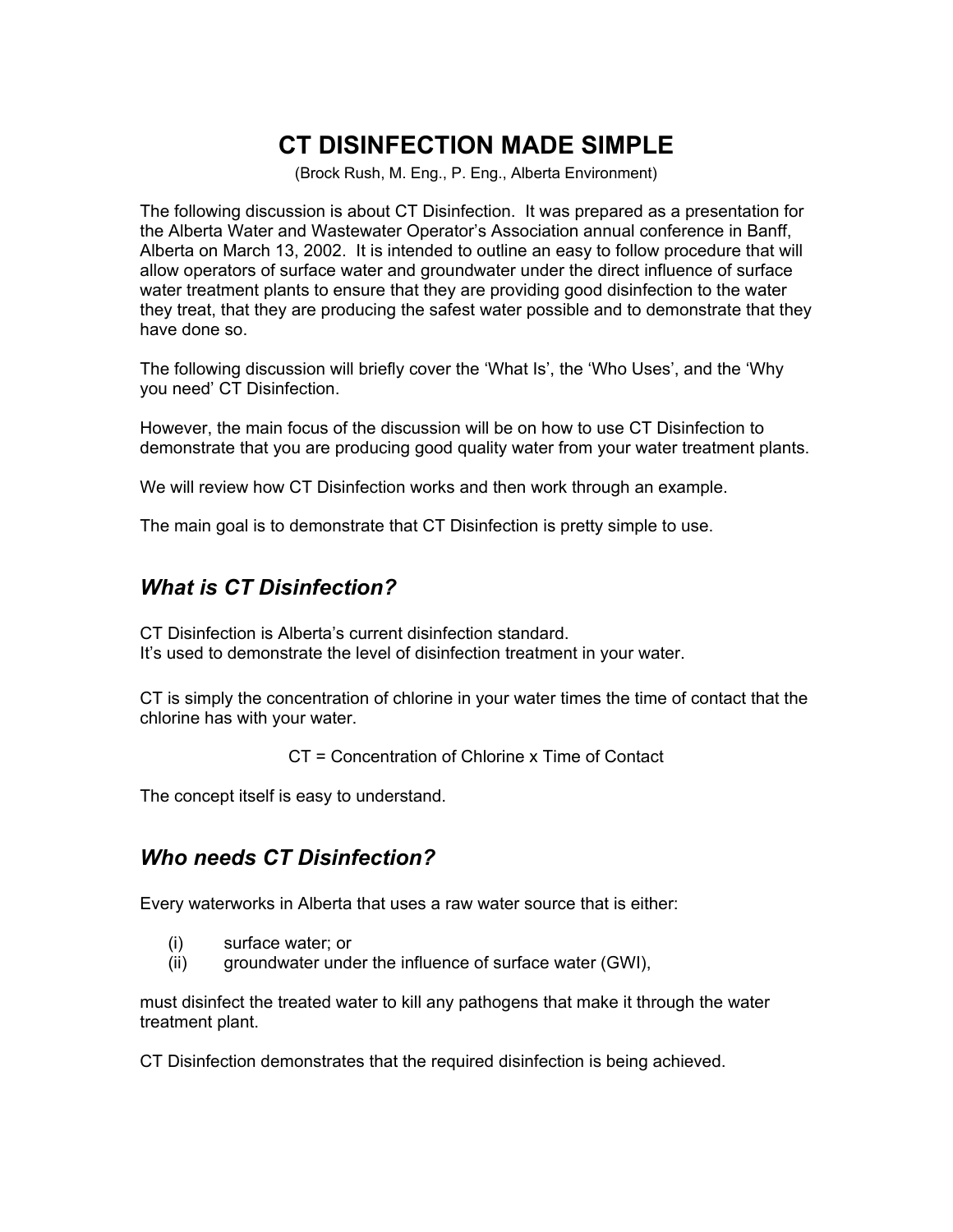Alberta's disinfection standard's have evolved over the years and will continue to evolve as we learn more about water borne pathogens and how to inactivate them.

Where once the standards targeted only bacteria and viruses, using 20 minutes of chlorine contact time, we now also target Giardia, using CT disinfection, and in the near future we will target cryptosporidium as well, using ultra violet (UV) radiation.

However, right now, Alberta's disinfection standard is CT Disinfection.

All surface and GWI water systems should be using CT Disinfection to demonstrate that you are achieving sufficient water treatment to inactivate both Giardia and viruses. Disinfection with free chlorine that inactivates Giardia will usually provide enough CT to kill viruses as well. This discussion will focus on Giardia inactivation, but bare in mind the same principals apply to viruses as well.

# *Why Practice CT Disinfection?*

Practicing CT Disinfection is the safe thing to do.

CT Disinfection is the disinfection standard in Alberta. The standard has changed because we know we can do better than just 20 minutes of chlorine contact time.

As of today, CT Disinfection is also the water treatment industry standard for disinfection. It is the best method to ensure that the water you are providing your customers is safe.

If your water has been exposed to the surface, it has also been exposed to surface contamination, whether from livestock, wild animals or other human activity. It will most likely be biologically contaminated.

If you can show that you have provided a safe level of treatment, then you can demonstrate that you have been duly diligent in performing your duty.

CT disinfection protects your water, and by protecting your water, you are also protecting yourself. And whether you like it or not, you need to protect yourself too.

# *How to Use CT Disinfection*

Let's start with the basics.

CT = Concentration x Time

CT is the concentration of chlorine in your water times the time the water is in contact with that chlorine.

To use CT to demonstrate that you have sufficient water treatment, you need to do the following three things.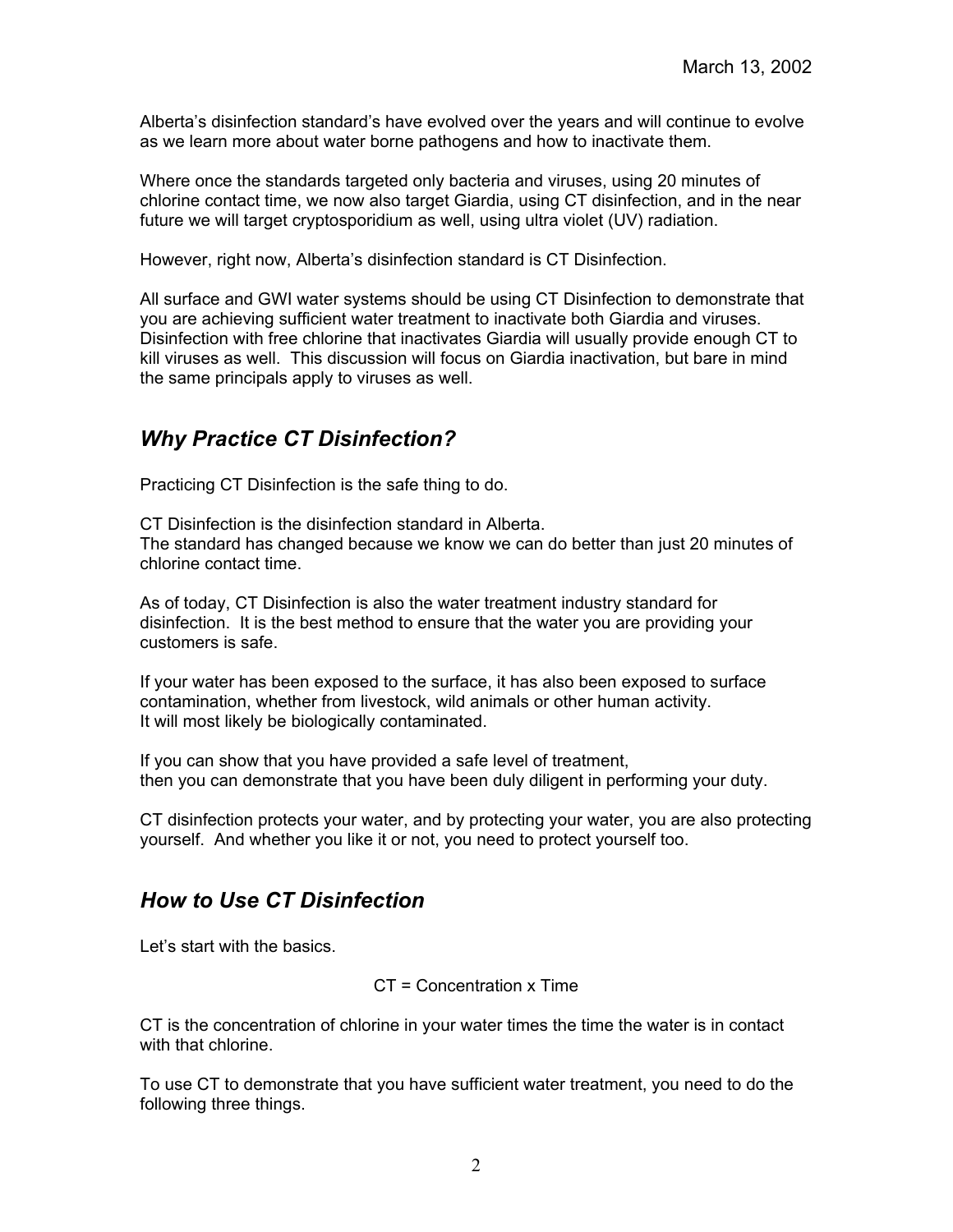- 1. Determine how much CT you need.
- 2. Determine how much CT you have achieved.
- 3. Ensure CT achieved is more than CT required.

Using CT Disinfection is a straightforward three step process. So let's look at these steps.

### *How to Determine the Required CT (CT required)*

Water treatment can be broken into two phases:

- 1. the water treatment plant; and
- 2. the disinfection.

CT Disinfection focuses on the second phase, but let's focus for a moment on the entire process.

Today's water treatment standards are based on the removal of Giardia from raw water. Giardia removal requirements for the entire water treatment process are based on the quality of the raw water. Therefore, an operator must test the raw water for Giardia to know the water treatment requirements.

The water quality target for treated potable water is no more than one Giardia cyst per 100,000 litres of water.

Treated Water Giardia Target < 1 cyst / 100,000 L

The required treatment then, is the difference between the existing Giardia concentration in the raw water and the treatment target Giardia concentration for treated water. But even for pristine water, the absolute minimum Giardia inactivation requirement is 3.0 Log.

But what does that mean, "3 Log inactivation"?

Let's look at an example.

Typically, Giardia sampling requires 1000 litres to be passed through a special filter. The filter is sent to an accredited lab for analysis.

If for example, your raw water has 100 cysts in a 1000 litre sample, this is the same as saying the sample has 10,000 cysts/100,000 litre. We have just multiplied the 100 cysts and the 1,000 litres each by 100. We have done this in order to compare the concentration of Giardia in the raw water sample with the treated water target.

We know our treated water Giardia target is less than 1 cyst / 100,000 L, therefore we must reduce the Giardia concentration in the raw water by 10,000 times in order to meet the treated water Giardia target.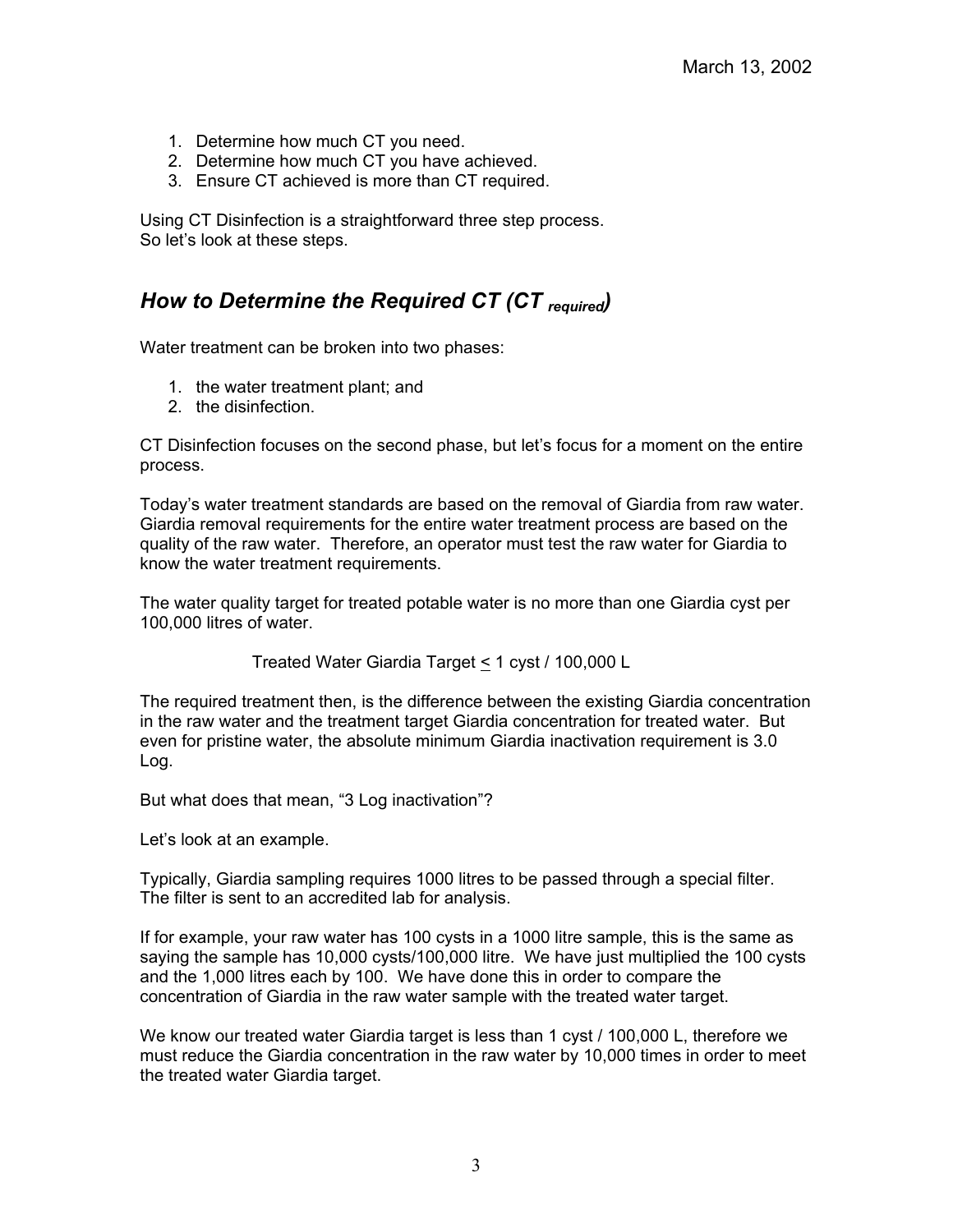Another way to express this 10,000 times reduction is by counting the zero's, in this case 10,000 has  $4$  zero's (10,000 =  $10<sup>4</sup>$ ). Therefore we need  $4$  Log reduction.

This can also be stated as 99.99% reduction. Again count the 9's. 4 Log is expressed with four nines, 99.99%. Two Log removal would be 99%; three Log 99.9%.

But, as operators you do not need to worry about this math. You do the sampling, you get the Giardia analysis done, and we folks at Alberta Environment will be more than happy to work with you to determine how many Log removals of Giardia are required.

The required level of Giardia reduction is summarized in Table 1, based on quarterly samples of Giardia concentrations in the raw water entering the water treatment plant.

| Raw Water Giardia Levels*        | <b>Recommended Giardia Log</b><br><b>Reduction</b> |
|----------------------------------|----------------------------------------------------|
| $\leq 1$ cyst/100 L              | $3$ -log                                           |
| 1 cyst/100 L - 10 cysts/100 L    | $3$ -log - 4-log                                   |
| 10 cysts/100 L - 100 cysts/100 L | $4$ -log - 5-log                                   |
| > 100 cysts/100 L                | $> 5$ -log                                         |

**Table 1: LEVEL OF GIARDIA REDUCTION**

\*Use geometric means of data to determine raw water Giardia levels for compliance.

*Table 4-1 from The Standards and Guidelines for Municipal Water, Wastewater and Storm Drainage Systems, AENV 1997*

A list of Alberta Environments Municipal Approvals contacts is included at the end of this discussion. Any one of these contacts will help you determine the required disinfection to meet your overall treatment requirement.

# *How to Achieve Required Giardia Log Inactivation*

The obvious next question is, "How do we achieve this required Log inactivation of Giardia?"

As we already saw, there are two phases to water treatment:

- 1. the water treatment plant; and
- 2. the disinfection.

If your water treatment plant is treating water in accordance with Alberta Environment's 1997 water treatment plant performance standards, then you will be given credit for an appropriate level of Giardia reduction. For a conventional water treatment plant, you would receive 2.5 Log credits for Giardia reduction, if your treatment meets the 1997 performance standard. The water treatment plant performance standards that must be met in order to receive Giardia inactivation credits are listed in Section 2.2 of Alberta Environment's 1997 *Standards and Guidelines for Municipal Water Wastewater and Storm Drainage Facilities.*

But, as mentioned previously, the minimum over all treatment requirement, even in a pristine water source is 3.0 Log reduction of Giardia. The balance of the Giardia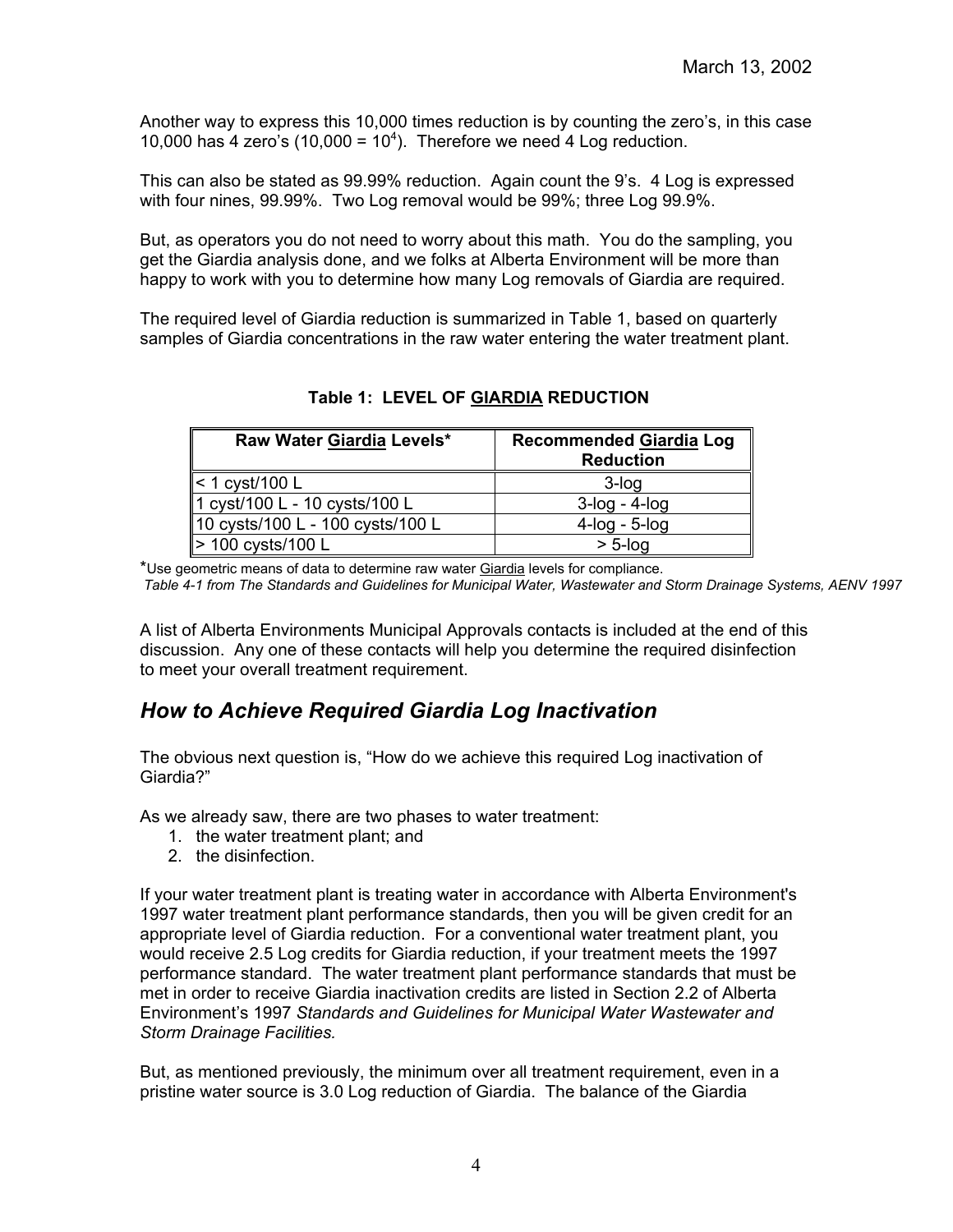inactivation treatment requirements must be made up by disinfection. This is where CT Disinfection is used.

#### **Example:**

Let's look at an example of the water treatment requirements for a raw water source with 10,000 cysts per 100,000 litres.

Since this is equal to 10 cysts per 100 litres, we see from Table 1 that the total treatment requirement would be at least 4.0 Log inactivation of Giardia cysts. If a conventional water treatment plant with coagulation, flocculation, sedimentation and filtration is treating the water and meeting the 1997 performance standards, a 2.5 Log credit is given for Giardia inactivation at the water treatment plant.

The remaining 1.5 Log Giardia inactivation requirement must be achieved by disinfection.

# *Step 1: Determining the Required CT (CT required)*

The first step in using CT Disinfection is to determine the required CT (CT  $_{\text{required}}$ ) to demonstrate that enough disinfection is occurring.

Chlorine's effectiveness to inactivate Giardia cysts is dependent on temperature, pH, concentration of chlorine and time of contact.

To determine CT  $_{\text{required}}$  we need to know:

- 1 The **minimum temperature** of the water during disinfection. The minimum temperature of the water in the chlorine contact chamber must be monitored. Minimum temperature is used because chlorine's ability to disinfect becomes less with lower temperatures. By using the lowest temperature of the water when determining CT required, we know that the disinfection that occurred was at least as good as the lowest temperature allowed.
- 2 The **maximum pH** of the water during disinfection. The maximum pH of the water in the chlorine contact chamber must be monitored. Chlorine's ability to disinfect becomes less as pH increases. By using the maximum pH when determining  $CT_{required}$ , we know that the disinfection that occurred was at least as good as the disinfection that occurs at the maximum pH.
- 3 The **minimum chlorine residual** in the water during disinfection. The minimum chlorine residual in the water must be monitored at the end of the disinfection chamber. We know that higher chlorine dosages disinfects better. The lowest chlorine residual is used because the water in the chlorine contact chamber has been exposed to at least that concentration of chlorine.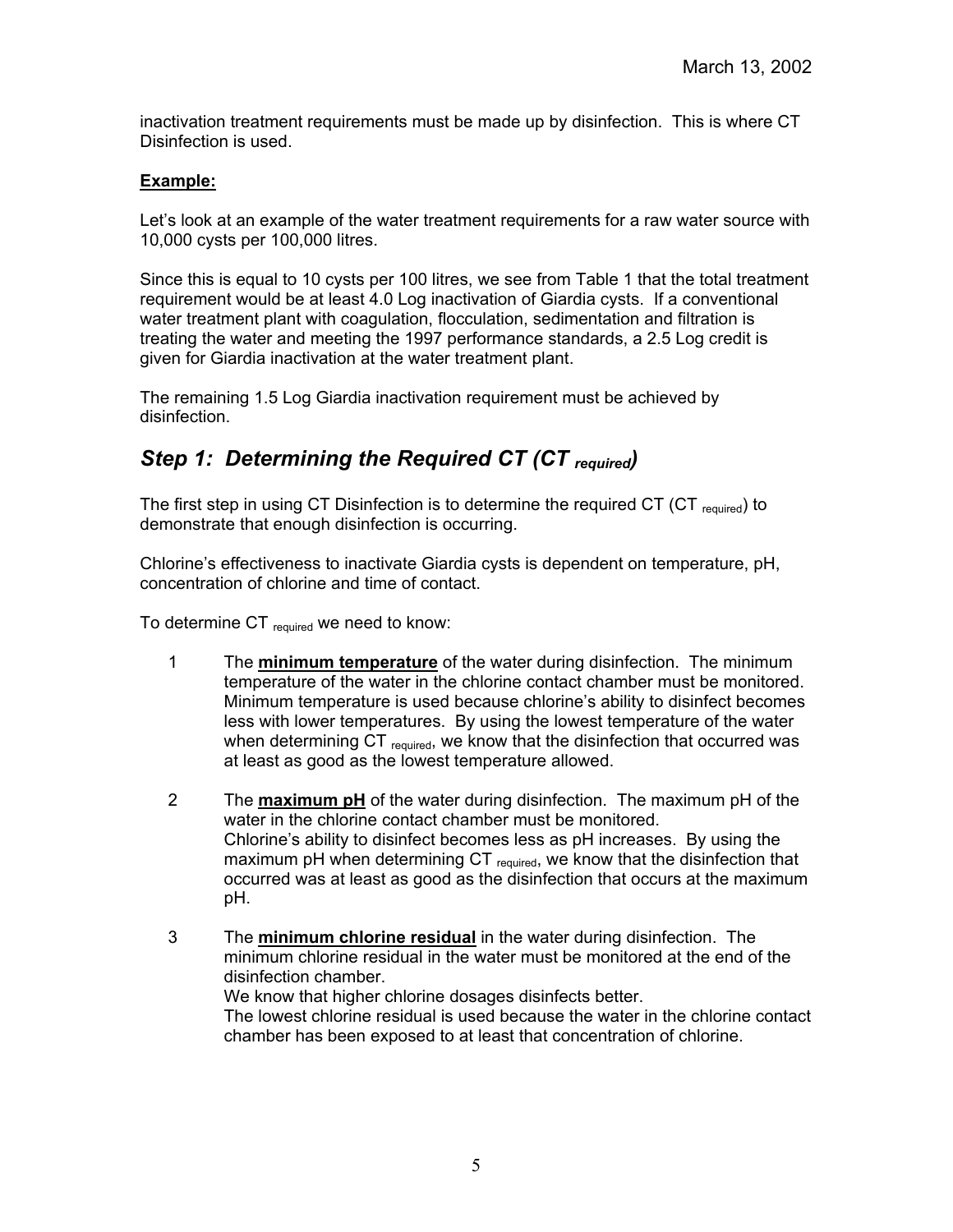4 The **required Log reduction of Giardia by disinfection** must also be known. As discussed previously, the required Log reduction by disinfection is based on the raw water Giardia concentration with allowances for the treatment at the water treatment plant.

With this information, we use Giardia CT tables to determine the CT  $_{\rm required}$ .

# *CT required Tables*

An example of a CT  $_{\rm required}$  table for inactivation of Giardia is included on the following page. A full set of CT required tables are found in Appendix A of the *Standards and Guidelines for Municipal Water, Wastewater and Storm Drainage Systems, AENV 1997.*  Hard copies of this document can be purchased from the Queen's Printer in either Calgary or Edmonton.

As well, you can download this document from the Internet at the following website. The CT tables are located in Chapter 10 in the downloaded electronic format.

http://www3.gov.ab.ca/env/waste/muniwwater/stormdrainage.html

The CT Tables are used as follows:

- 1 Make sure you are using the **correct table**. The tables are specific to the target organism and the type of disinfectant. Most likely you will use the **Giardia inactivation table** for **free chlorine**. Most surface and GWI water treatment plants disinfect with free chlorine. Free chlorine is more than ten times better at inactivating Giardia than chloramines.
- 2 The tables are also temperature specific. You must use the table that corresponds to your **measured minimum temperature**.
- 3 The tables are divided into pH sections. Locate the section of the table that corresponds to your **measured maximum pH**.
- 4 Within the appropriate pH section, locate the column for your **required disinfection Log inactivation** for Giardia.
- 5 Within the appropriate pH section, locate the row for your measured **minimum free chlorine residual** concentration on the left side of the table.
- 6 Read the **CT required** value from the table where the chlorine residual row meets the required Log inactivation column.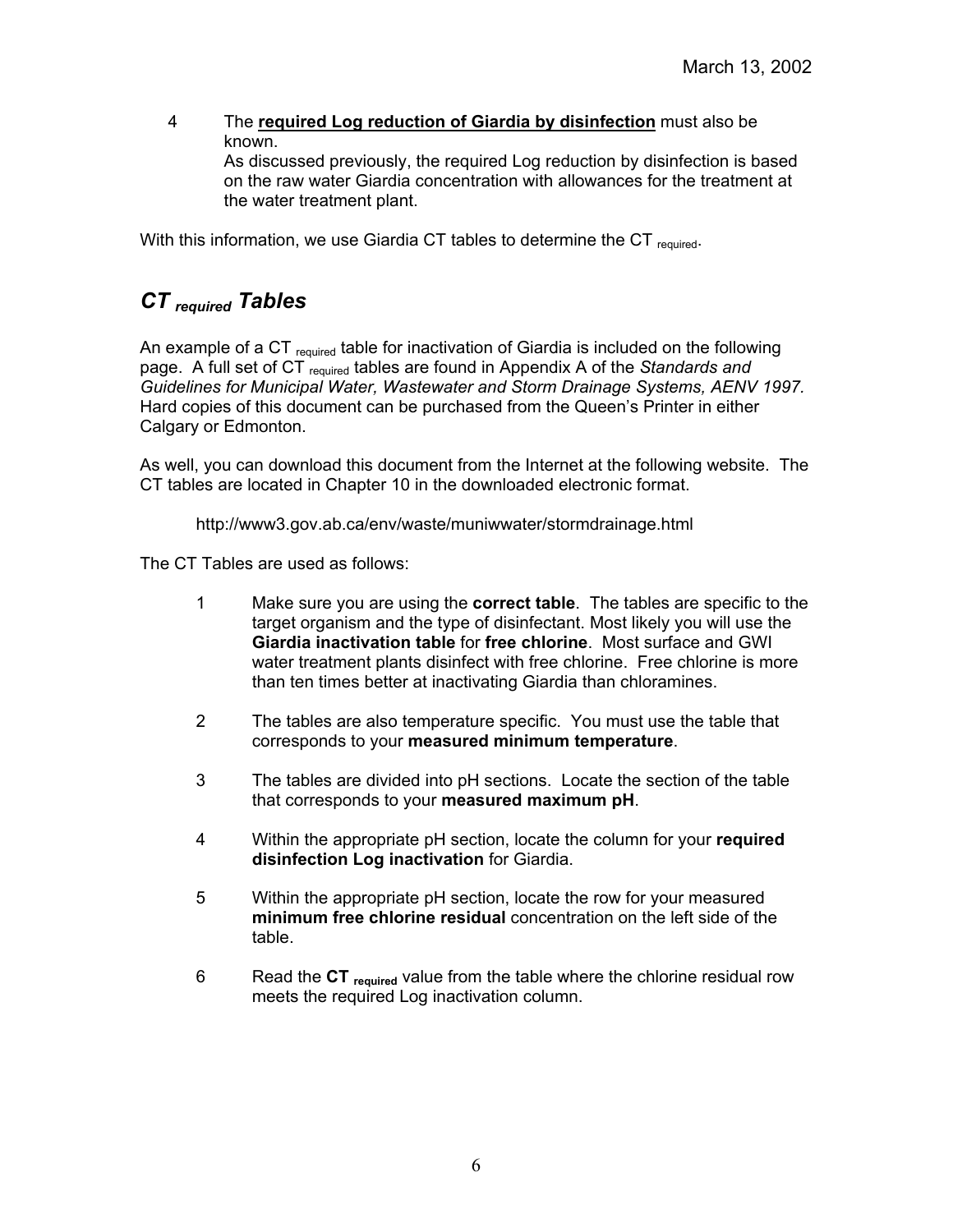| <b>Chairs</b><br>Concrete todaura<br>Iraqi Li                                                      | $DH = 6$<br>Log inactivators                                                     |                                                                                  |                                                                                         | $nH = 6.5$<br>Log Inset valy                                                                |                                                                                      |                                                                                               |                                                                                  |                                                                                       | J <sub>0</sub><br>叫<br>Ativations<br>Log )                                                     |                                                                                                |                                                                                                |                                                                                                | $pH = 7.5$<br>Log Inactivations                                                  |                                                                                              |                                                                                                          |                                                                                                |                                                                                                |                                                                                                |                                                                                  |                                                                                  |                                                                                        |                                                                                                |                                                                                                |                                                                                                |
|----------------------------------------------------------------------------------------------------|----------------------------------------------------------------------------------|----------------------------------------------------------------------------------|-----------------------------------------------------------------------------------------|---------------------------------------------------------------------------------------------|--------------------------------------------------------------------------------------|-----------------------------------------------------------------------------------------------|----------------------------------------------------------------------------------|---------------------------------------------------------------------------------------|------------------------------------------------------------------------------------------------|------------------------------------------------------------------------------------------------|------------------------------------------------------------------------------------------------|------------------------------------------------------------------------------------------------|----------------------------------------------------------------------------------|----------------------------------------------------------------------------------------------|----------------------------------------------------------------------------------------------------------|------------------------------------------------------------------------------------------------|------------------------------------------------------------------------------------------------|------------------------------------------------------------------------------------------------|----------------------------------------------------------------------------------|----------------------------------------------------------------------------------|----------------------------------------------------------------------------------------|------------------------------------------------------------------------------------------------|------------------------------------------------------------------------------------------------|------------------------------------------------------------------------------------------------|
|                                                                                                    | 0.5                                                                              | 1.0                                                                              | 1.5                                                                                     | 2.0                                                                                         | 2.5                                                                                  | 3.0                                                                                           | 0.5                                                                              | 1.0                                                                                   | 1.5                                                                                            | n,                                                                                             | 2.5                                                                                            | 3.0                                                                                            | 0.5                                                                              | 1.0                                                                                          | G                                                                                                        | 2.0                                                                                            | 2.5                                                                                            | ¥                                                                                              | 0.5                                                                              | 1.0                                                                              | 1.5                                                                                    | 2.0                                                                                            | 2.5                                                                                            | 3.0                                                                                            |
| $\epsilon = 0.4$<br>0.6<br>0.8<br>12<br>1.4<br>1.6<br>1.8<br>2<br>2.2<br>2.4<br>$\frac{2}{2}$<br>з | 16<br>17<br>17<br>18<br>18<br>18<br>19<br>19<br>19<br>20<br>20<br>20<br>21<br>21 | 32<br>33<br>34<br>35<br>36<br>36<br>37<br>38<br>39<br>39<br>40<br>41<br>41<br>42 | 49<br>50<br>52<br>53<br>54<br>55<br>56<br>57<br>58<br>$\frac{59}{60}$<br>61<br>62<br>63 | 65<br>67<br>69<br>70<br>71<br>73<br>74<br>76<br>$\pi$<br>79<br><b>190</b><br>81<br>83<br>84 | 81<br>B3<br>B6<br>BS<br>B9<br>91<br>93<br>95<br>97<br>98<br>100<br>102<br>103<br>105 | 97<br>100<br>103<br>105<br>107<br>109<br>111<br>114<br>116<br>118<br>120<br>122<br>124<br>126 | 20<br>20<br>20<br>21<br>21<br>22<br>22<br>23<br>23<br>23<br>24<br>24<br>25<br>25 | 39<br>40<br>41<br>42<br>42<br>43<br>44<br>45<br>46<br>47<br>48<br>49<br>49<br>50      | 59<br>60<br>61<br>63<br>64<br>65<br>66<br>68<br>69<br>70<br>T2<br>73<br>74<br>76               | 78<br>BO<br>B <sub>1</sub><br>83<br>85<br>87<br>B8<br>90<br>92<br>93<br>95<br>97<br>99<br>101  | 98<br>100<br>102<br>104<br>106<br>108<br>110<br>113<br>115<br>117<br>119<br>122<br>123<br>126  | 117<br>120<br>122<br>125<br>127<br>130<br>132<br>135<br>138<br>140<br>143<br>146<br>148<br>151 | 23<br>24<br>24<br>25<br>25<br>26<br>26<br>27<br>29<br>29<br>29<br>29<br>30<br>30 | 46<br>48<br>49<br>50<br>51<br>52<br>53 55 55 57<br>58<br>59<br>61                            | 70<br>72<br>73<br>75<br>76<br>78<br>79<br>B <sub>1</sub><br>83<br>85<br>B6<br>B <sub>8</sub><br>B9<br>91 | 93<br>95<br>97<br>99<br>101<br>103<br>105<br>108<br>110<br>113<br>115<br>117<br>119<br>121     | 116<br>119<br>122<br>124<br>127<br>129<br>132<br>135<br>138<br>141<br>143<br>146<br>148<br>152 | 139<br>143<br>146<br>149<br>152<br>155<br>158<br>162<br>165<br>169<br>172<br>175<br>178<br>182 | 28<br>29<br>29<br>30<br>31<br>31<br>32<br>33<br>33<br>34<br>35<br>36<br>36<br>37 | 55<br>57<br>58<br>60<br>61<br>62<br>64<br>65<br>67<br>68<br>70<br>71<br>72<br>74 | 83<br>86<br>88<br>90<br>92<br>94<br>96<br>98<br>100<br>102<br>105<br>107<br>109<br>111 | 111<br>114<br>117<br>119<br>122<br>125<br>128<br>131<br>133<br>136<br>139<br>142<br>145<br>147 | 138<br>143<br>146<br>149<br>153<br>156<br>160<br>163<br>167<br>170<br>174<br>178<br>181<br>184 | 166<br>171<br>175<br>179<br>183<br>187<br>192<br>196<br>200<br>204<br>209<br>213<br>217<br>221 |
| Chiera<br>Concrete taking<br>imgi Li                                                               |                                                                                  |                                                                                  | $pH = 8.0$<br>Log inactivators                                                          |                                                                                             |                                                                                      |                                                                                               |                                                                                  |                                                                                       |                                                                                                | $H = H5$<br>Log Inactivations                                                                  |                                                                                                |                                                                                                |                                                                                  |                                                                                              |                                                                                                          | $DH = PHQ$<br>Log Inactivations                                                                |                                                                                                |                                                                                                |                                                                                  |                                                                                  |                                                                                        |                                                                                                |                                                                                                |                                                                                                |
|                                                                                                    | 0.5                                                                              | 1.0                                                                              | 1.5                                                                                     | 2.0                                                                                         | 25                                                                                   | 3.0                                                                                           | 0.5                                                                              | 1.0                                                                                   | 1.5                                                                                            | 2.0                                                                                            | 2.5                                                                                            | 3.0                                                                                            | 0.5                                                                              | 1.0                                                                                          | 15                                                                                                       | 2.0                                                                                            | 2.5                                                                                            | 3.0                                                                                            |                                                                                  |                                                                                  |                                                                                        |                                                                                                |                                                                                                |                                                                                                |
| $-0.4$<br>π.<br>0.6<br>0.8<br>12<br>1.4<br>1.6<br>1.8<br>2<br>2.2<br>2.4<br>2.6<br>2.8<br>з        | 33<br>34<br>35<br>36<br>37<br>38<br>39<br>40<br>41<br>41<br>42<br>43<br>44<br>45 | 66<br>6B<br>70<br>74<br>76<br>77<br>79<br>81<br>83<br>84<br>96<br>88<br>89       | 99<br>102<br>105<br>CT<br>124<br>127<br>129<br>132<br>134                               | 132<br>136<br>140<br>165<br>169<br>172<br>175<br>179                                        | 165<br>170<br>175<br>required<br>207<br>211<br>215<br>219<br>223                     | 198<br>204<br>210<br>16<br>27<br>32<br>38<br>248<br>253<br>258<br>263<br>268                  | 39<br>41<br>42<br>43<br>45<br>46<br>47<br>48<br>49<br>50<br>51<br>52<br>53<br>54 | 79<br>81<br>84<br>87<br>89<br>91<br>94<br>96<br>98<br>100<br>102<br>104<br>106<br>108 | 11B<br>122<br>126<br>130<br>134<br>137<br>141<br>144<br>147<br>150<br>153<br>156<br>159<br>162 | 157<br>163<br>168<br>173<br>178<br>183<br>187<br>191<br>196<br>200<br>204<br>208<br>212<br>216 | 197<br>203<br>210<br>217<br>223<br>228<br>234<br>239<br>245<br>250<br>255<br>260<br>265<br>270 | 236<br>244<br>252<br>260<br>267<br>274<br>281<br>287<br>294<br>300<br>306<br>312<br>318<br>324 | 47<br>49<br>50<br>52<br>53<br>55<br>56<br>58<br>59<br>60<br>61<br>63<br>64<br>65 | 93<br>97<br>100<br>104<br>107<br>110<br>112<br>115<br>118<br>120<br>123<br>125<br>127<br>130 | 140<br>146<br>151<br>156<br>160<br>165<br>169<br>173<br>177<br>181<br>184<br>188<br>191<br>195           | 186<br>194<br>201<br>208<br>213<br>219<br>225<br>230<br>235<br>241<br>245<br>250<br>255<br>259 | 233<br>243<br>251<br>260<br>267<br>274<br>281<br>288<br>294<br>301<br>307<br>313<br>318<br>324 | 279<br>291<br>301<br>312<br>320<br>329<br>337<br>345<br>353<br>361<br>368<br>375<br>382<br>389 |                                                                                  |                                                                                  |                                                                                        |                                                                                                |                                                                                                |                                                                                                |

CT VALUES FOR INACTIVATION OF GIARDIA CYSTS/BY FREE CHLORINE AT (S<sup>O</sup>C)

*Table A-2 from The Standards and Guidelines for Municipal Water, Wastewater and Storm Drainage Systems, AENV 1997*

CT required is read directly from the table.

Using these CT tables is straight forward. It will become a routine procedure once you've done it a few times.

The CT  $_{\text{required}}$  tables are temperature specific for water temperatures at  $5^{\circ}$ C increments. If your temperature falls between two temperatures for which tables exist, for example  $8^{\circ}$ C, then you need to determine the CT  $_{\text{required}}$  by one of the following methods:

- 1 Determine the CT required at both 5°C and 10°C from the corresponding tables and estimate the CT required value for 8°C using the CT required values for  $5^{\circ}$ C and 10°C; or
- 2 Use the CT required table that exists for the next **lower temperature**. To determine CT required for 8°C we could use the CT required value for  $5^{\circ}$ C. This will produce a value that is conservative (i.e. higher) and adds an extra measure of safety.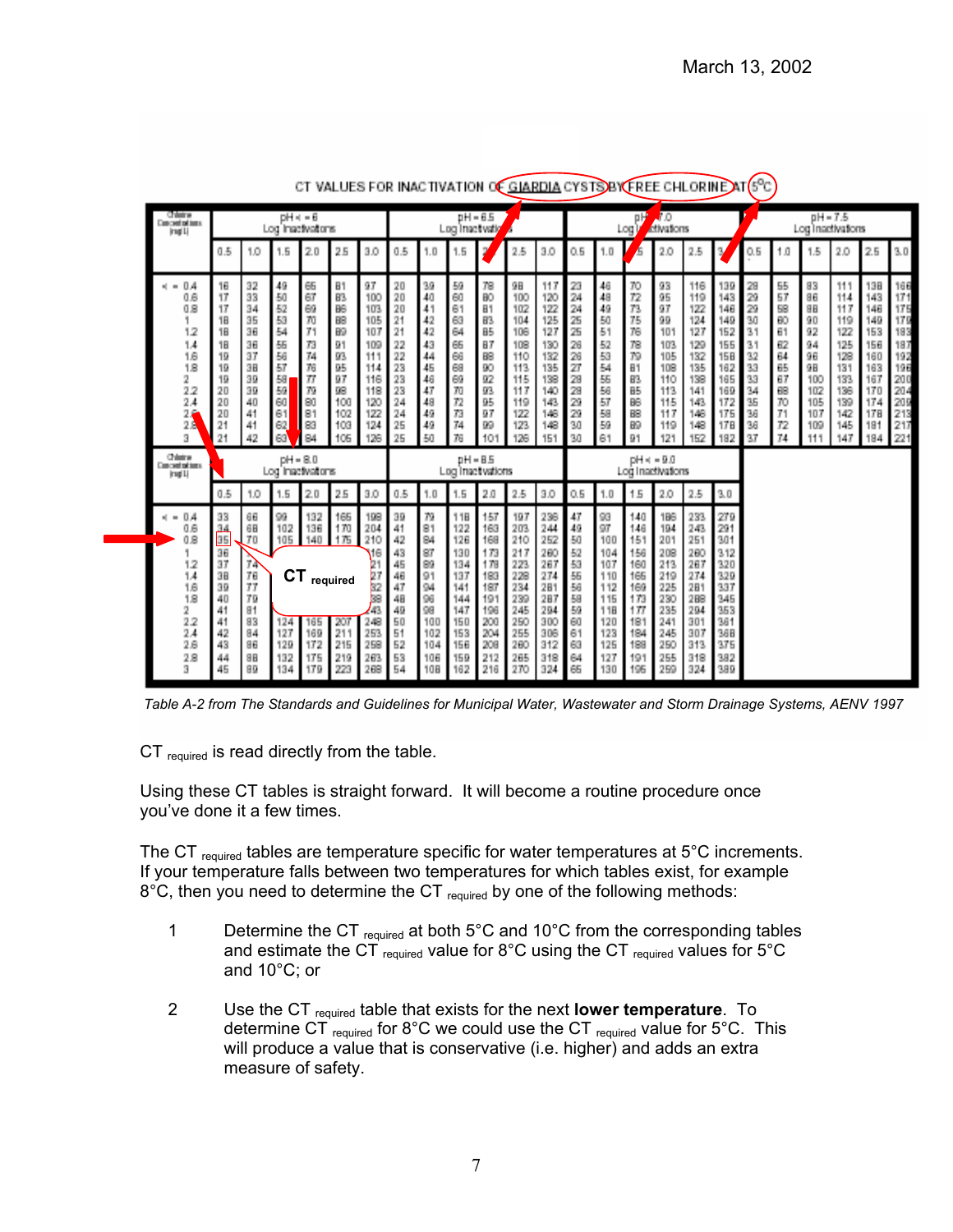Similarly, the pH sections within each table are in 0.5 pH unit increments. To determine the CT required value for a pH that does not correspond to one of the given pH sections, the CT required value can be estimated using the pH sections higher and lower than your measured pH or by using the CT required value at the next **higher pH** section.

# *Step 2: Determining the Actual CT (CT achieved)*

The second step to using CT Disinfection is determining the actual CT we are achieving with disinfection.

Remember that CT equals concentration times time.

### CT **achieved** = Concentration x Time

To determine CT <sub>achieved</sub>, we need to know the actual minimum chlorine concentration and the actual time that the water is in contact with the chlorine.

Multiplying these together gives us the actual  $CT$  achieved at the time the parameters were measured.

But, we want to know the **Minimum CT achieved** every day.

Therefore we need to use the **Minimum Chlorine Residual** that occurs each day. This is the same minimum chlorine residual concentration that we used to determine  $CT_{required}$ . It will be measured at the outlet of the chlorine contact chamber in mg/L. To determine the minimum chlorine residual in a 24 hour period, the chlorine residual must be measured throughout that 24 hour period. Collecting a single grab sample once per day in no way indicates that the chlorine residual did not vary to a lower concentration since the last sample was collected the previous day.

One of the important recommendations from the **Walkerton Inquiry** was that **every surface water or GWI water treatment plant should have on-line chlorine analyzers.**

If you don't have one, due diligence would require that you get one. Not only will you be able to ensure your water is safe 24 hours a day, in the event that something does go wrong in your system, you can identify whether or not it was due to disinfection.

The **Minimum Chlorine Residual** is therefore the lowest chlorine residual monitored each day.

We also need to know the **Actual Time** that water is in contact with the chlorine. **This is where it gets a little tricky**, so this is where you need to **pay close attention.**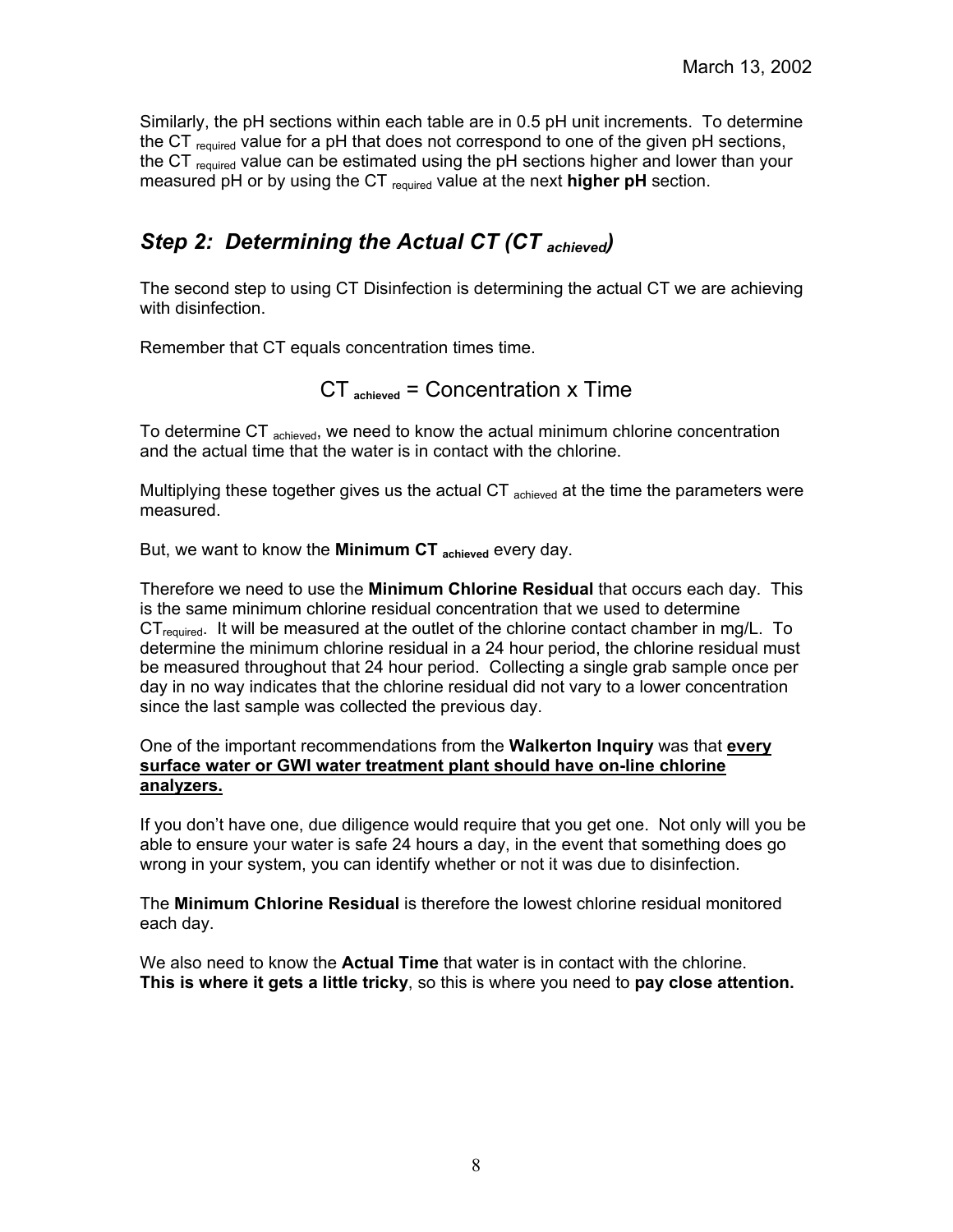# *Determining Actual Contact Time*

Consider for a minute a length of pipe as illustrated in Figure 1.

If a litre of water passes through the pipe, it comes out the other end as a litre of water. There is **No Mixing** and **No Short-Circuiting.** Water travels through the pipe as a unit.

All the water travels at an '**Average Velocity'** through the pipe.





Now consider a water reservoir as illustrated in Figure 2.





If all the water travelled through the reservoir at an average velocity, the water would travel into the reservoir through the inlet pipe and across the reservoir as a single unit, at an average velocity. There would be **No Mixing** and **No Short-Circuiting**.

But this is **not what really happens**. At least not for a reservoir where there is only maximum separation of the inlet and outlet pipes, but no baffles to reduce short circuiting between the inlet and outlet pipes.

What really happens is that water will flow into the reservoir through the inlet pipe, then across the reservoir as illustrated in Figure 3, not at the average velocity as a single unit, but with some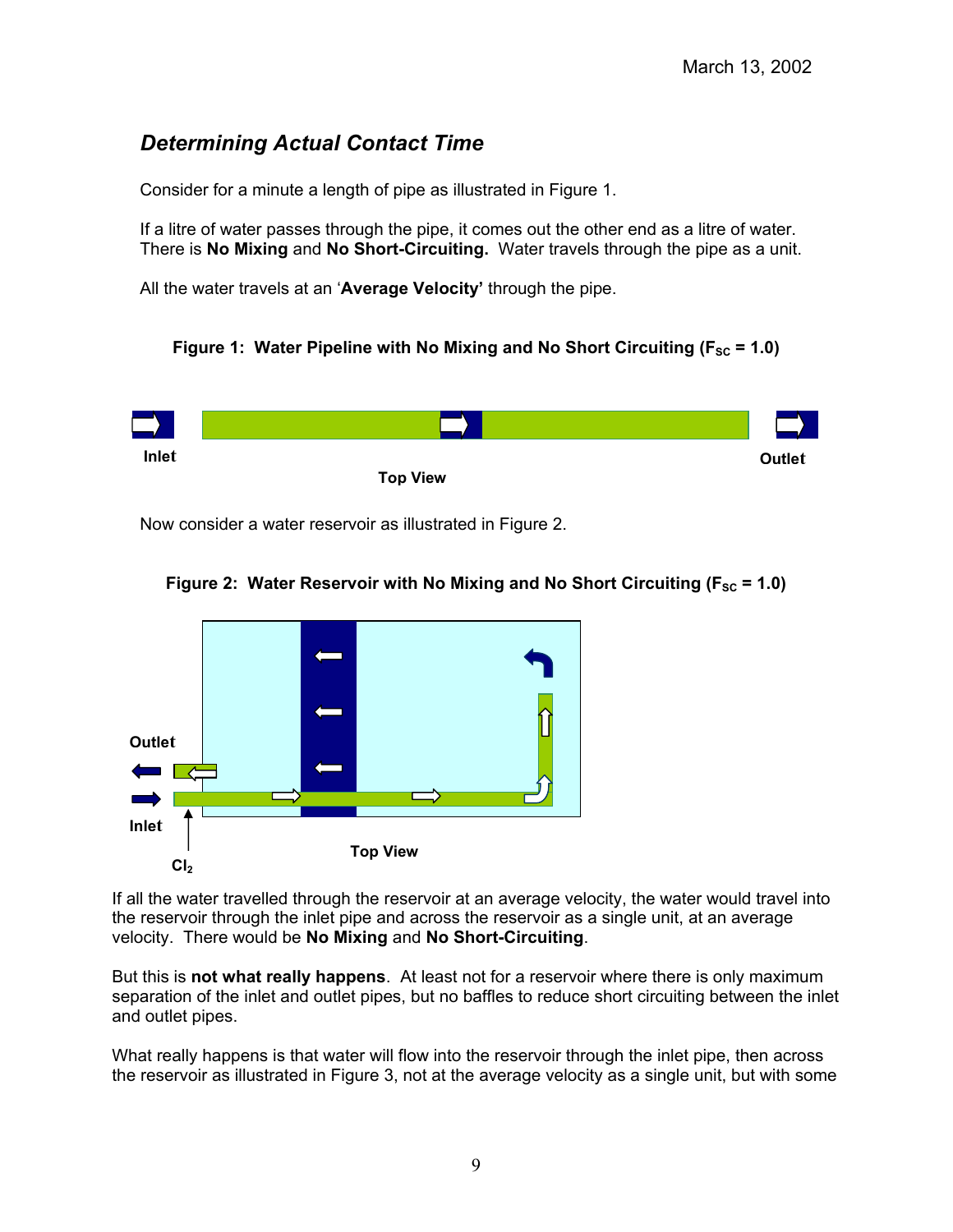degree of **Mixing** and **Short-Circuiting**. Due to hydraulic and temperature gradients, some water will follow a direct path, right to the outlet pipe.





When determining the **time of contact** of the chlorine with the water in the chlorine contact chamber, we therefore must account for **short-circuiting**.

To do this, we use a time parameter, which we call  $T_{10}$ , the time it takes for 10 % of the water to pass through the reservoir.

Mathematically we say:

$$
T_{10} = F_{SC} \times T_{MIN}
$$

 $T_{10}$  equals a short-circuiting factor ( $F_{SC}$ ) times the minimum time it takes a unit of water to travel through the reservoir at the average speed if no mixing or short circuiting occurred  $(T_{MIN})$ , as was the case in the length of pipe that was discussed.

The short-circuiting factor will vary with different chlorine contact chamber configurations from 0.1 to 1.0. 0.1 for poorly baffled reservoirs, as illustrated in Figure 3 to 1.0 in the case of a pipe, as illustrated in Figure 1.

The short circuiting factor  $(F_{SC})$  is also called the baffling factor or the  $T_{10}/T$  ratio in CT Disinfection literature.

The short-circuiting factor is determined either by tracer tests of the actual reservoir, or it will be assigned, based on tracer tests for similarly configured reservoirs. Typical short circuiting (i.e. baffling) factors are found in Table 4.3 of Alberta Environment's 1997 *Standards and Guidelines for Municipal Water Wastewater and Storm Drainage Facilities.* This table is shown here as Table 3.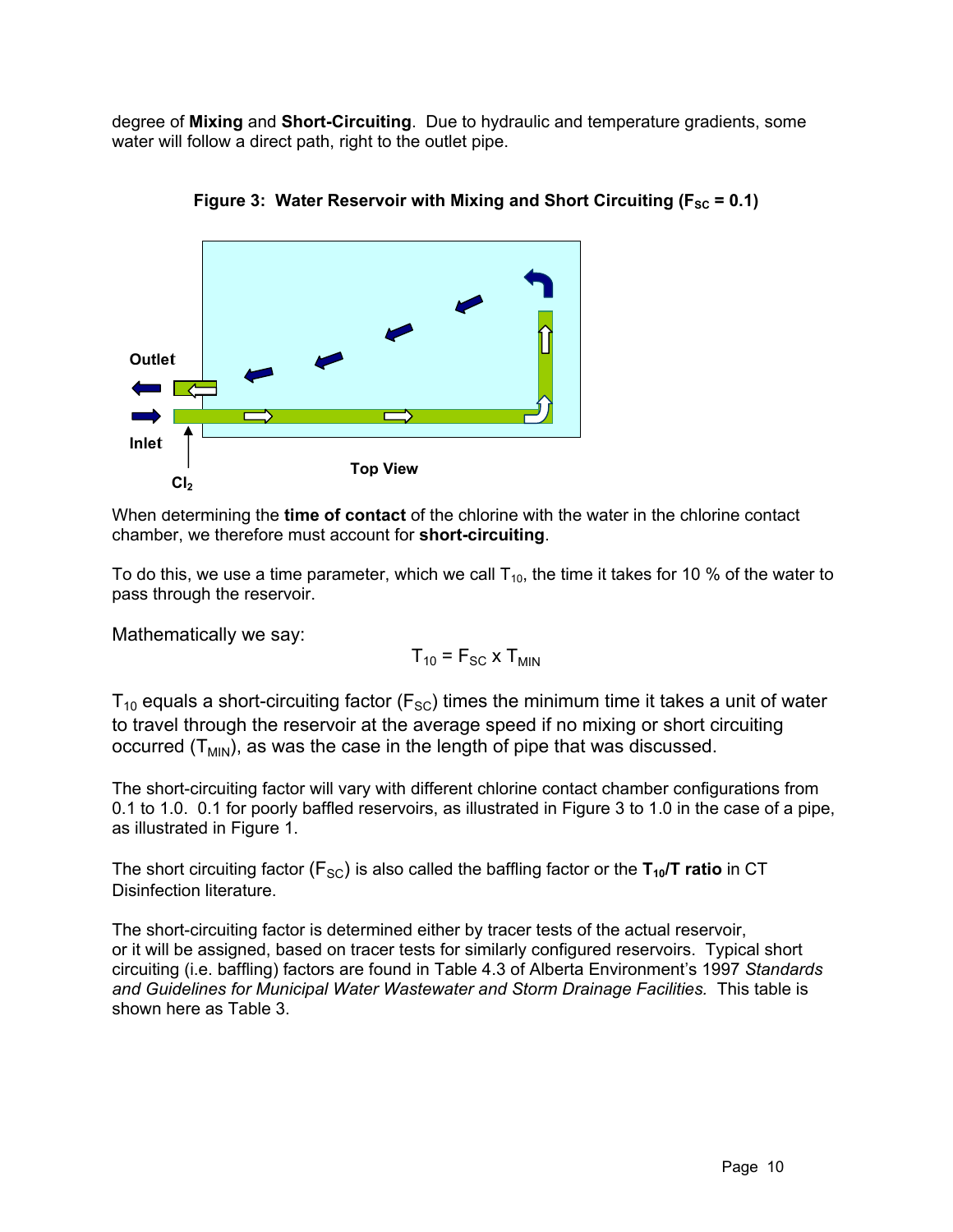| <b>Baffling</b><br><b>Condition</b> | $T_{10}$ /T Ratio | <b>Baffling Description</b>                                                                                     |
|-------------------------------------|-------------------|-----------------------------------------------------------------------------------------------------------------|
| Unbaffled<br>(mixed flow)           | 0.1               | None, agitated basin, very low length to width<br>ratio, high inlet and outlet flow velocities                  |
| Poor                                | 0.3               | Single or multiple unbaffled inlets and outlets,<br>no intra-basin baffles                                      |
| Average                             | 0.5               | Baffled inlet or outlet with some intra-basin<br>baffles                                                        |
| Superior                            | 0.7               | Perforated inlet baffle, serpentine or perforated<br>intra-basin baffles, outlet weir or perforated<br>launders |
| Perfect (plug flow)                 | 1.0               | Very high length to width ratio (pipeline flow),<br>perforated inlet, outlet, and intra- basin baffles          |

#### **Table 3: TYPICAL BAFFLING CONDITIONS**

*Table 4-3 from The Standards and Guidelines for Municipal Water, Wastewater and Storm Drainage Systems, AENV 1997*

 $T<sub>MIN</sub>$  is the minimum time that the average unit of water is in the reservoir, or if you will, the minimum contact time on any day.

### ${\sf T}_{\sf MIN}$  = <u>minimum volume of water in the reservoir (m $^3$ )</u>  **maximum hourly flow rate (m<sup>3</sup> /min)**

I indicated previously that the T in CT is where it gets a little tricky.

**T<sub>MIN</sub>** is the key concept to grasp.

Let's look at the top of the  $T_{MIN}$  equation:

#### **'minimum volume of water in the reservoir (m<sup>3</sup> )'**

We know that water levels in your disinfection reservoir will fluctuate throughout the day. Everything else being equal, when the level of water in the reservoir is at its lowest point, (i.e. when you have your minimum volume of water in storage) the water will spend the least amount of time in the reservoir and you will therefore have the least amount of time available for chlorine contact.

Similarly, for the bottom of the  $T_{MIN}$  equation:

#### **'maximum hourly flow rate (m3 /min)' (from the reservoir)**

Everything else being equal, when the flow rate from the disinfection reservoir is at it's highest, the water will spend the least amount of time in the reservoir and you will have the least amount of time available for chlorine contact.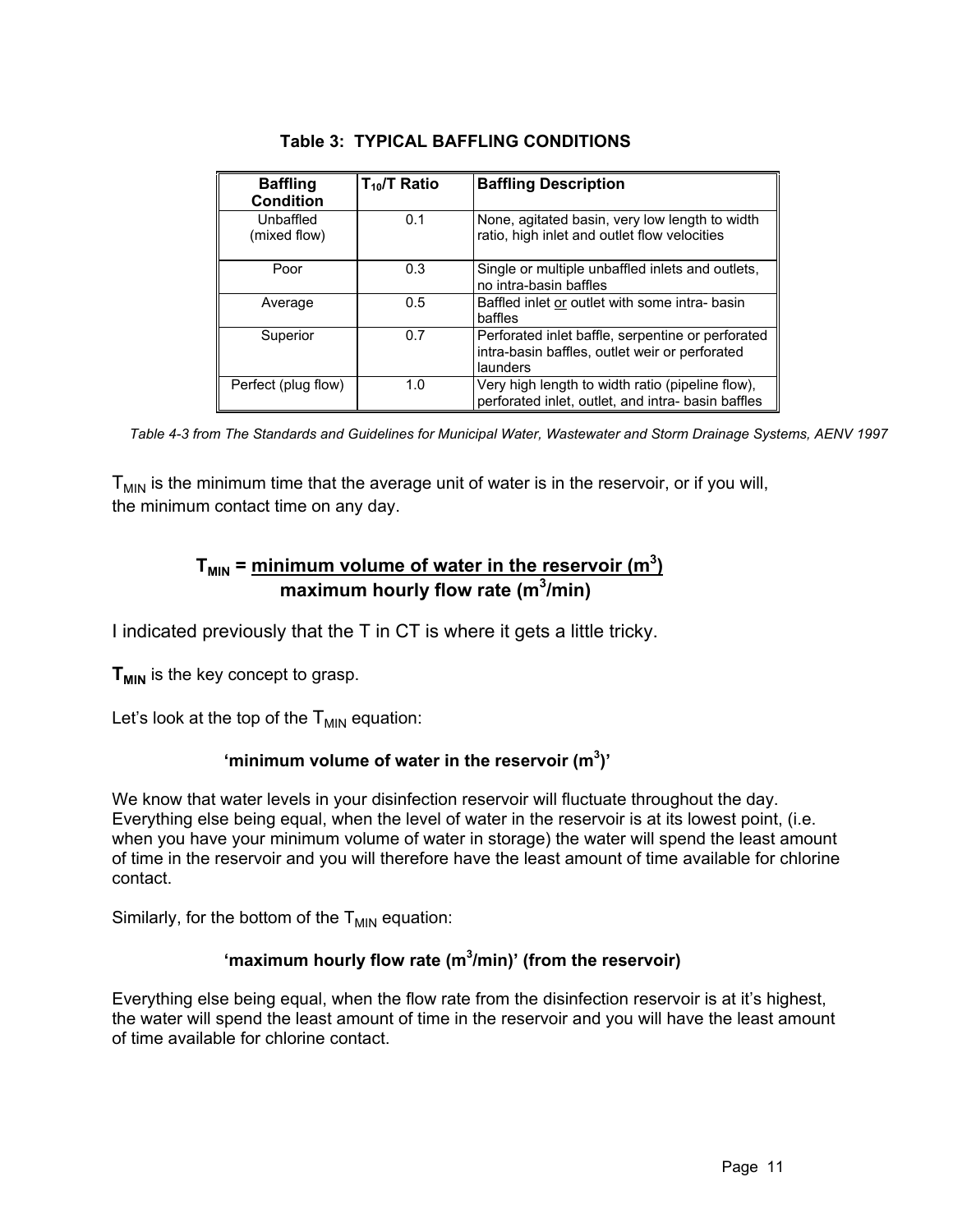Combining these two scenarios, we get:

 $T_{MIN}$  = minimum volume of water in the reservoir (m<sup>3</sup>) maximum hourly flow rate (m $3/m$ in)

Substituting our details into the CT equation, we get the full  $CT_{\text{achieved}}$  equation:

CT<sub>achieved</sub> = Conc. of Cl<sub>2</sub> x F<sub>SC</sub> x minimum volume of water in the reservoir (m<sup>3</sup>) **Example 2** maximum hourly flow rate (m<sup>3</sup>/min)

# *Step 3: Comparing CT Values*

The third and final step is to compare CT  $_{\text{acheived}}$  to CT  $_{\text{required}}$  to determine if we meet the disinfection requirement.

If not, we need to determine why not, and take the appropriate actions to ensure CT disinfection requirements are met.

# *Summary of Required Steps Used in CT Disinfection*

Let's quickly review the three steps used in CT Disinfection.

- Step 1: Determine CT required using the correct CT Table.
- Step 2: Calculate CT <sub>achieved</sub> using the formula.
- Step 3: Compare CT achieved to CT required.
	- If  $CT_{\text{acheived}} \geq CT_{\text{required}}$ , then you will have met your disinfection requirement.
	- If not, you must take the appropriate actions to ensure CT Disinfection requirements are met.

# *Summary of Required Information to Use CT Disinfection*

Let's do a quick review of the required information to use CT Disinfection.

- 1 The **required Giardia inactivation by disinfection** will be determined in conjunction with Alberta Environment based on the Giardia concentration in your raw water and the configuration and treatment of your water treatment plant.
- 2 The **short circuiting or baffling factor (F<sub>sc</sub>)** of your chlorine contact chamber (i.e. clearwell or disinfection reservoir) will be assigned in conjunction with Alberta Environment, based on tracer studies done on your reservoir or by comparing your reservoir configuration with other similarly configured reservoirs with known short circuiting factors. Table 4.3 of Alberta Environment's 1997 *Standards and*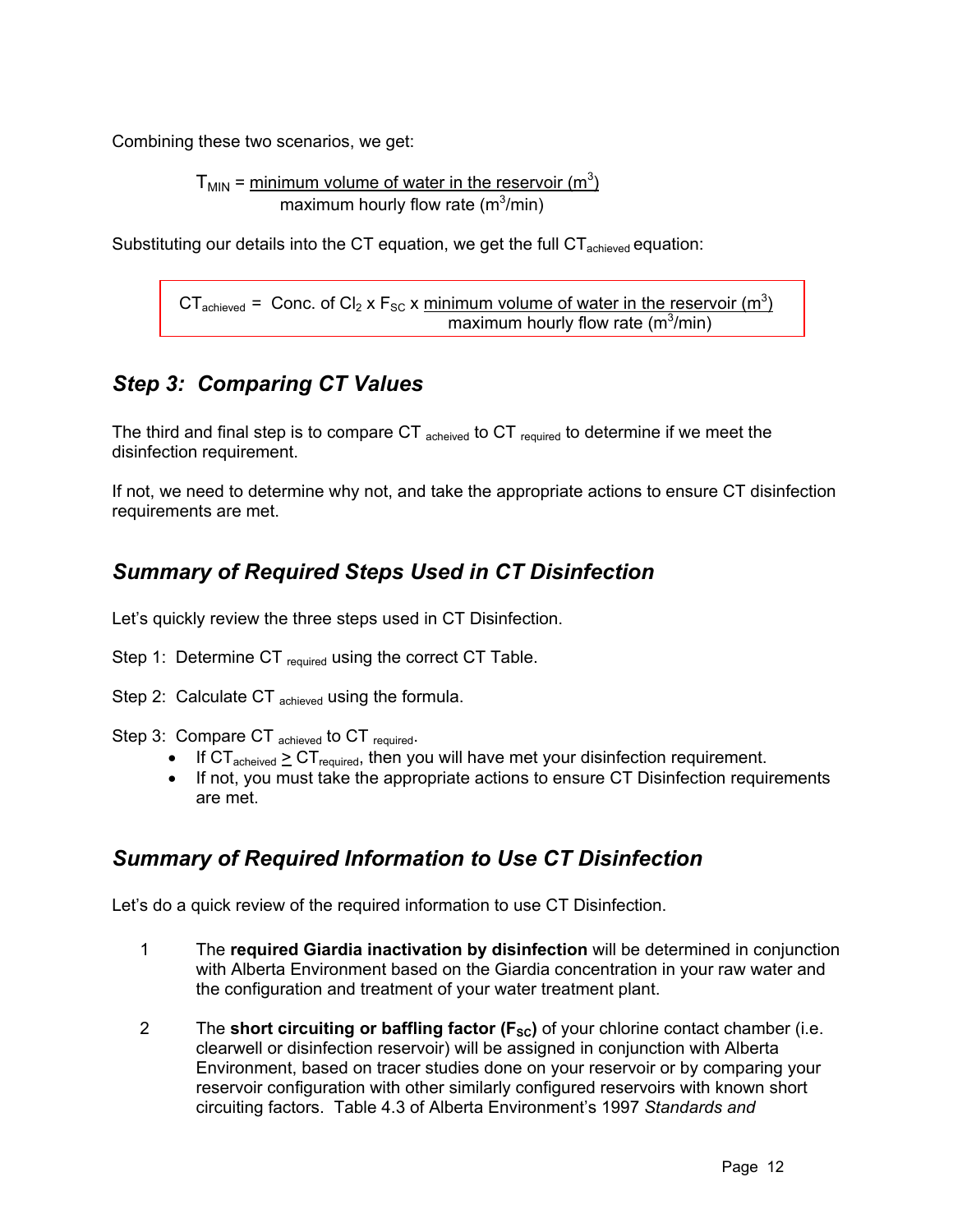*Guidelines for Municipal Water Wastewater and Storm Drainage Facilities* provides typical baffling factors.

- 3 The **maximum flow rate through your chlorine contact chamber** will either be known from previous determination of the flow rate or the maximum flow rate must be monitored each day.
- 4 The **minimum storage within the chlorine contact chamber** will either be known, for example the volume in storage at distribution pump shut off, or if the system is operated with a fluctuating water level well above the minimum, the minimum volume in storage must be monitored each day.
- 5 The **minimum temperature** of your water during chlorine contact must be monitored each day. The need for online monitoring equipment will vary depending on the daily temperature fluctuation range.
- 6 The **maximum pH** of your water during chlorine contact must be monitored each day. The need for online monitoring equipment will very depending on the daily pH fluctuation range.
- 7 The **minimum free chlorine residual** of your water during chlorine contact must be determined by monitoring your chlorine residual throughout each day with an online chlorine analyzer at the outlet of the chlorine contact chamber.

# *Example CT Disinfection Calculation*

Let's work through an example:

This example is for a small water system in a small Provincial Park. However, the procedures are directly applicable to any sized water treatment system. The system has a poorly baffled reservoir.

# **Data:**

Short Circuiting Factor,  $F_{SC} = 0.10$ Minimum water temperature =  $5^{\circ}$  C maximum  $pH$  of water =  $8.0$ required Giardia Log inactivation by disinfection = 0.5 Log minimum free chlorine residual concentration = 0.8 mg/L total reservoir volume =  $20 \text{ m}^3$ minimum reservoir storage at pump shut off =  $5 \text{ m}^3$ maximum pumping rate from the reservoir =  $0.05 \text{ m}^3/\text{min}$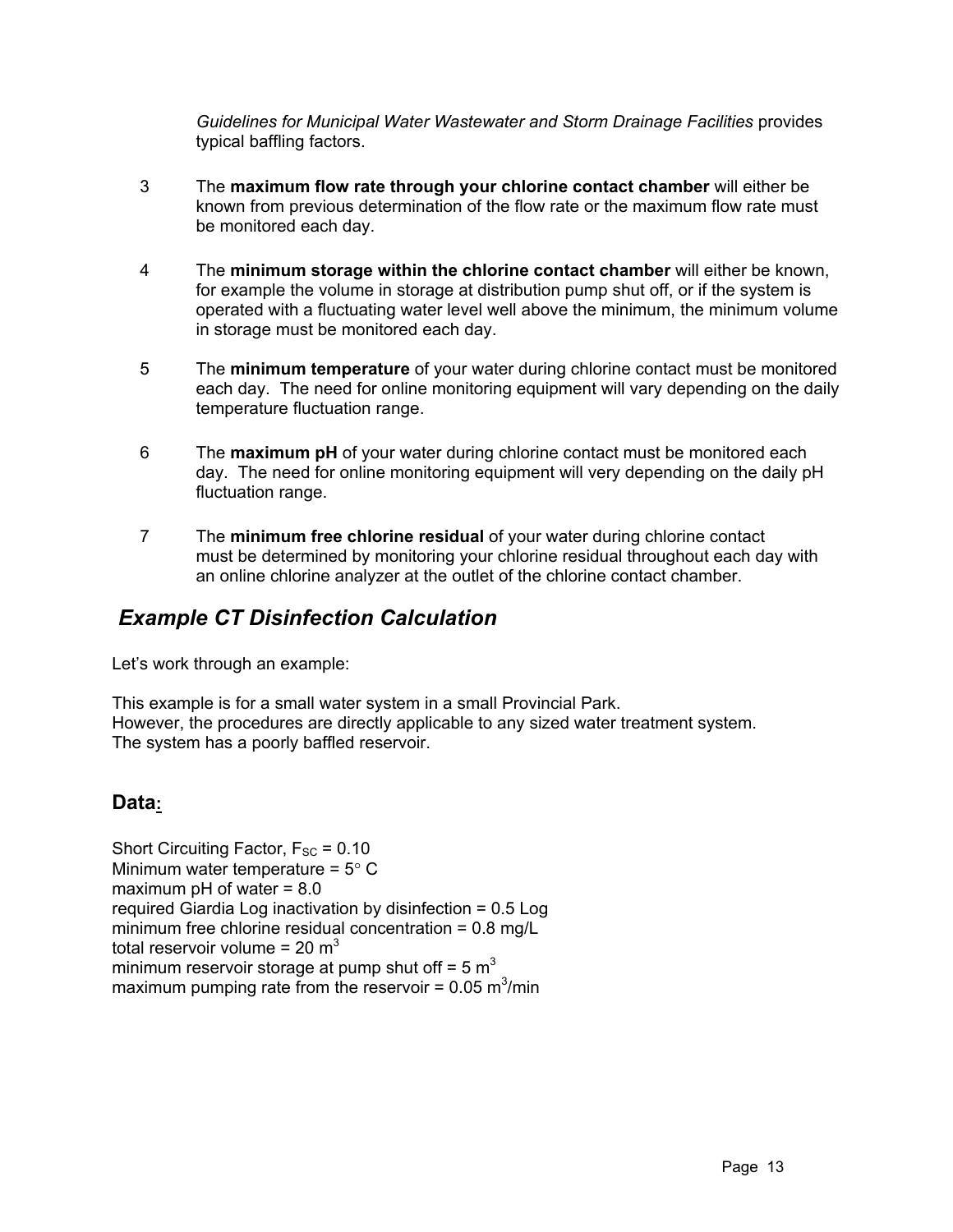# **Step 1: Determine CT required**

Use Table A-2 in the Standards and Guidelines for Giardia Inactivation at  $5^{\circ}$  C. Locate the pH 8 section. Within the pH = 8.0 section find the Log inactivation 0.5 column and the chlorine concentration 0.8 mg/L row.

We read the required CT from the table  $CT_{required} = 35$  mg·min/L

# **Step 2: Determine CT achieved**

To determine CT<sub>achieved</sub> we use our formula:

CT<sub>achieved</sub> = Conc. of Cl<sub>2</sub> x F<sub>SC</sub> x minimum volume of water in the reservoir (m<sup>3</sup>)

maximum hourly flow rate (m<sup>3</sup>/min)

We plug in our data values:

- 1. Monitored chlorine residual at the contact chambers outlet, 0.8 mg/L;
- 2. Our known short circuiting factor,  $F_{SC} = 0.1$ ;
- 3. Our minimum volume of water in storage, in our case that's where the distribution pumps are set to shut down, 5  $m^3$ ; and,
- 4. the maximum pumping rate from the contact chamber, 0.05  $\text{m}^3/\text{min}$ .

CT  $_{\text{achieved}}$  = 0.8 mg/L x 0.10 x  $\frac{5 \text{ (m}^3)}{}$ 0.05 (m $3$ /min)

We do the math, and calculate  $CT_{achieved} = 8$  mg·min/L

### **Step 3: Compare CT Values**

Now we compare CT acheived to CT required

Clearly,  $CT_{\text{acheived}}$  (8) is less than CT  $_{\text{required}}$  (35)

This means that we **do not achieve** the required disinfection.

So we must change the operation to improve CT acheived to ensure the required disinfection is met. The first impulse might be to increase the chlorine dosage. However, the dosage would have to be increased to extremely high levels to achieve the required Giardia inactivation.

So let's look at the configuration of the disinfection chamber illustrated in Figure 4.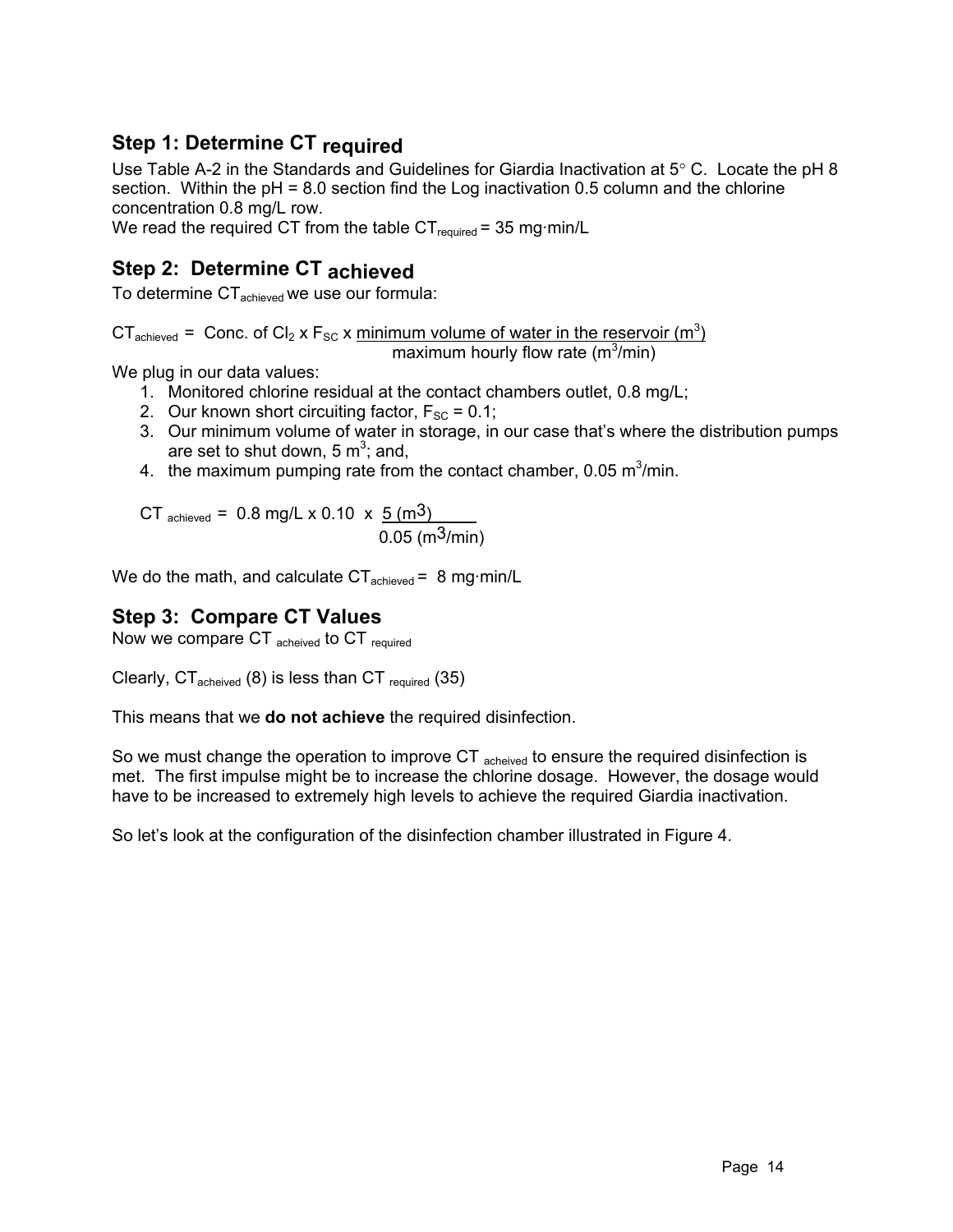

**Figure 4: Water Reservoir with Mixing and Short Circuiting (** $F_{SC} = 0.1$ **)** 

The only thing we have going for us in this reservoir with respect to disinfection, is the maximum separation of the inlet and outlet pipes. With this configuration we know that there is significant short-circuiting and mixing of the water in our reservoir.

This is reflected in the use of a very poor short circuiting factor,  $F_{SC} = 0.1$ .

If we add two baffles to the reservoir as illustrated in Figure 5, we elongate the flow path and reduce the potential for short circuiting. This is reflected by an improved (i.e. larger) short circuiting factor. In this case, adding two baffles could get us a three fold increase in the short circuiting factor ( $F_{SC}$ ) to 0.3. This is equivalent to increasing the time of chlorine contact three times.





Adding baffles can be done at a reasonable cost by hanging sheets of plastic from stainless steel hangers and using stainless steel angle iron to hold the plastic tight to the wall and floor. It is very important that the plastic is approved for use in a potable water situation. NSF certification is required on the plastic, but these products are available.

Next let's look at the minimum volume of water in storage in the reservoir. We have potentially 20  $\mathrm{m}^3$  of storage available. Current practice is to operate the reservoir with the distribution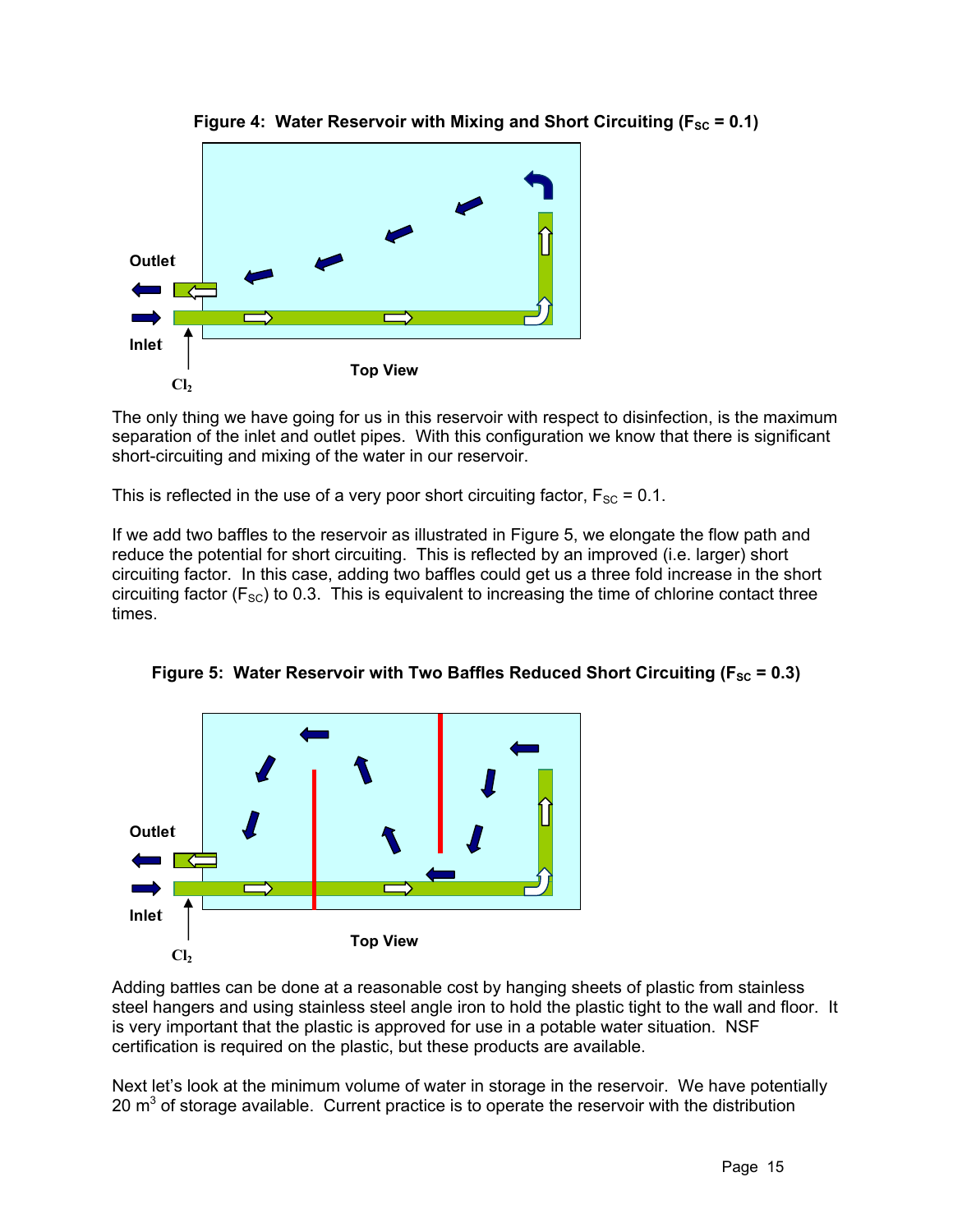pumps kicking out when the volume of water in storage drops to 5 m<sup>3</sup>. This practice is illustrated in Figure 6.



**Figure 6: Water Reservoir with Minimum Volume of Water in Storage = 5m<sup>3</sup>**

Increasing the minimum volume of water in storage to 15  $m<sup>3</sup>$ , increases the minimum contact time three fold. We can do this by resetting our flyght bulbs so that the distribution pumps kick out when the water in storage drops to 15  $\mathrm{m}^3$ , or we can install a weir that holds back at least 15  $m<sup>3</sup>$  at all times as illustrated in Figure 7.



**Figure 7: Water Reservoir with Minimum Volume of Water in Storage = 15m<sup>3</sup>**

To recap our system modifications to increase chlorine contact time:

- 1. we increased the flow path and thereby reduced short circuiting; and,
- 2. we increased the minimum volume of water in storage in the disinfection reservoir.

Both modifications increased the chlorine contact time in the disinfection reservoir.

Now we want to recalculate CT  $_{\text{achieved}}$  and compare the new CT  $_{\text{acheived}}$  to CT  $_{\text{required}}$  to determine if these modifications will improve the disinfection enough to meet the Giardia reduction requirement.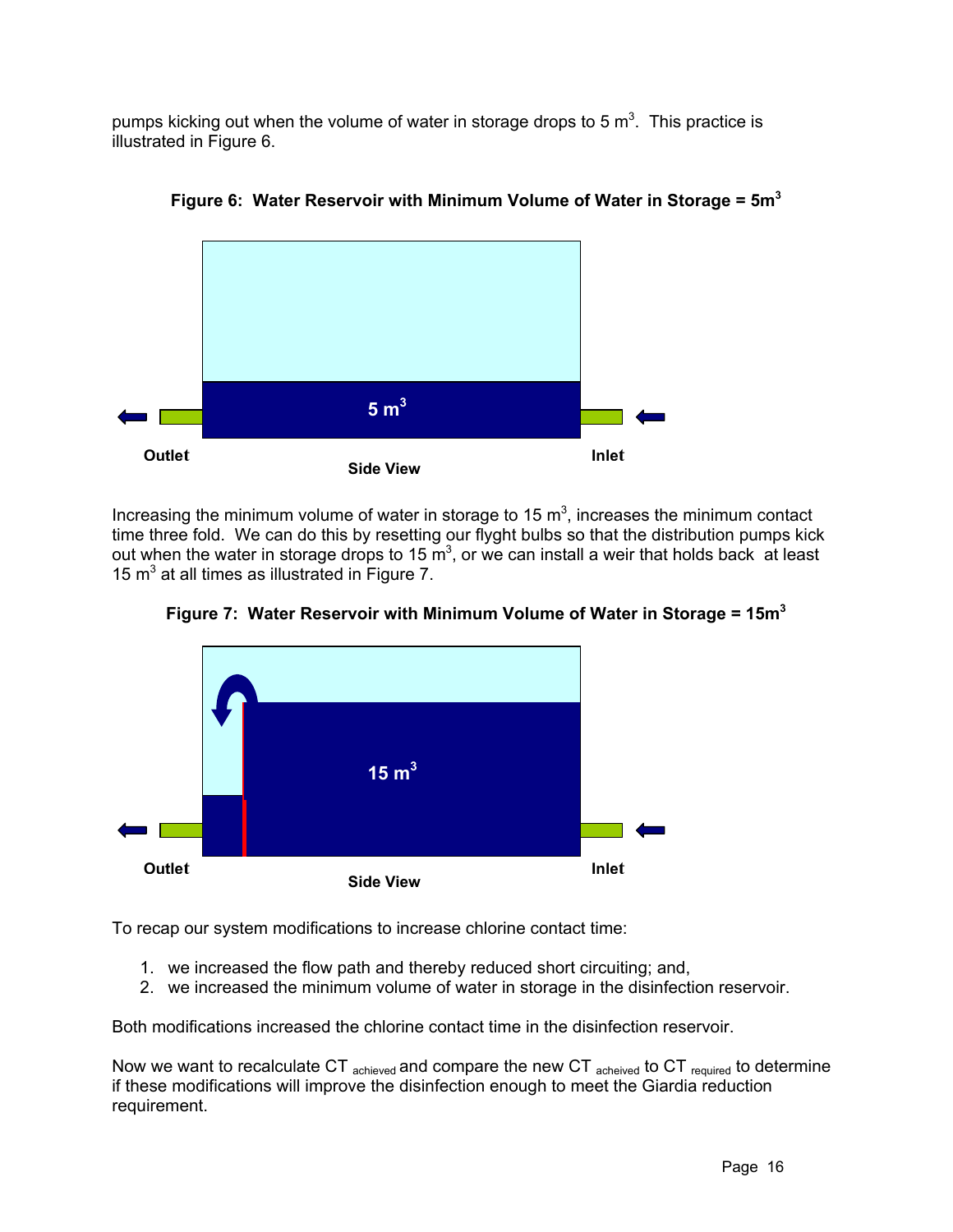### **Repeat Step 2: Determine the revised CT achieved**

Plugging in our revised data we calculate:

CT achieved = C x F<sub>SC</sub> x minimum volume of water  $(m<sup>3</sup>)$ maximum flow rate ( $m<sup>3</sup>/min$ ) CT achieved =  $0.8$  mg/L x  $0.3 \times \frac{15 \text{ (m}^3)}{15 \text{ (m}^3)}$ .05 (m $3$ /min)  $CT$  achieved = 72 mg·min/L

### **Step 3: Compare CT Values**

Comparing the revised  $CT_{\text{acheived}}$  to  $CT_{\text{acheived}}$  we find:

 $CT_{\text{acheived}}$  (72) exceeds  $CT_{\text{req'd}}$  (35)

So we now meet the required disinfection for Giardia inactivation

That is all there is to this discussion of CT disinfection.

# **Evaluating Your Own Disinfection System**

Now as operators, you need to take a hard look at your waterworks systems to determine how well you are doing with your own disinfection.

- Do you meet the CT disinfection standard?
- Are you providing the safest water possible?
- Are you protecting yourself by practicing due diligence?

### *If you answer "No" to any of these questions, you need to make some changes at your waterworks.*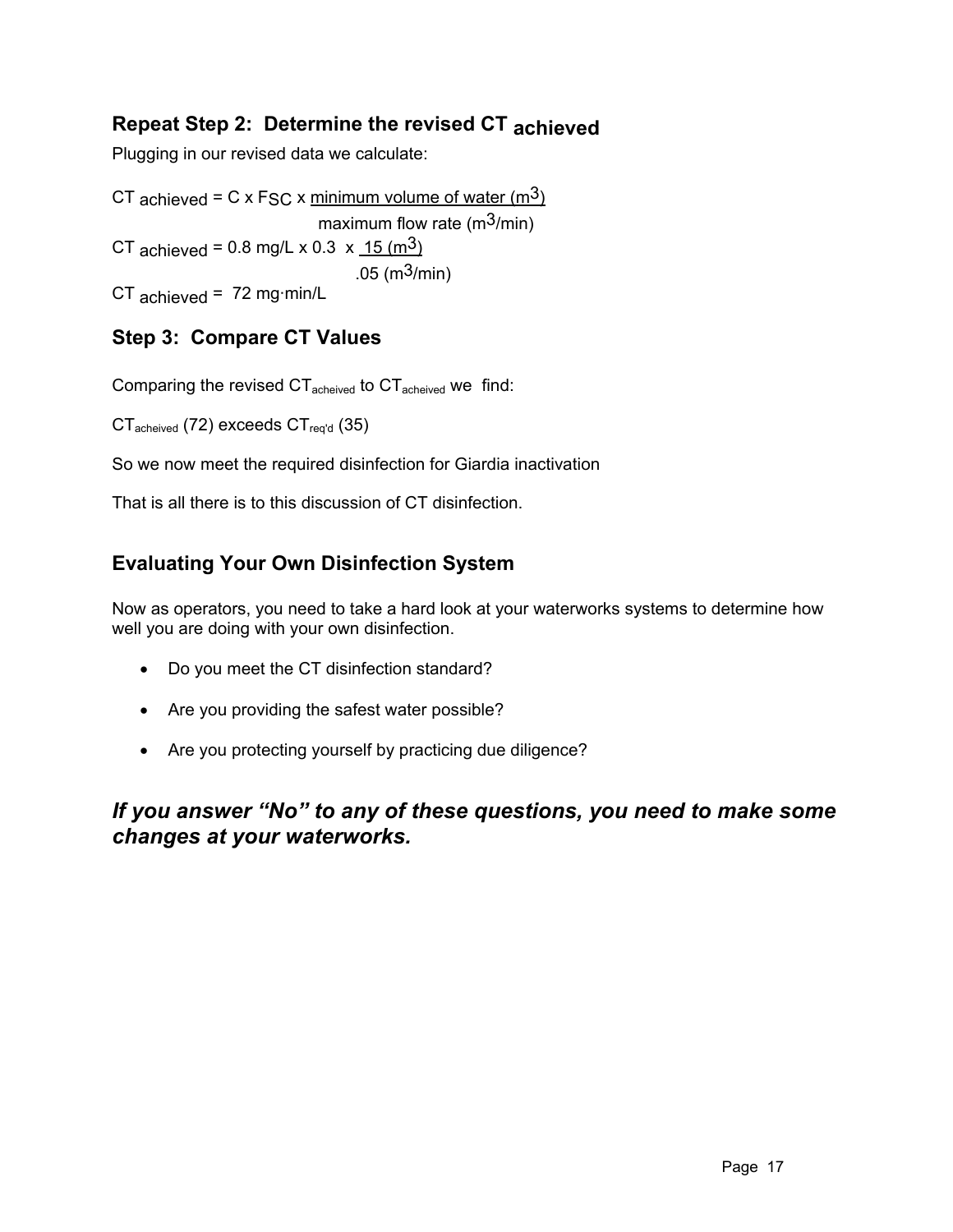# *Reservoir configurations*

Let's take a look at some basic reservoir configurations.

A reservoir's configuration affects the flow of water through the reservoir. The degree of short circuiting within the reservoir is for the most part dependent on the reservoir's configuration.

There are likely still a few reservoirs in Alberta that have almost no separation between the inlet and outlet pipes. This scenario is illustrated in Figure 8. These reservoirs have virtually no chlorine contact time. Much of the water within the reservoir does not turn over (i.e. it is not replaced with fresher water) and the water may become stagnant, with no chlorine. In addition to the risk from insufficient disinfection, the inability to turn over the water in the reservoir with fresh water, increases the potential for aquatic floral and fauna growths.





As an absolute minimum, the distance from the inlet to the outlet pipes should be maximized as illustrated in Figure 9. Although short circuiting is still significant, this configuration is a big improvement over the adjacent inlet and outlet pipe scenario.



Figure 9: Water Reservoir with Mixing and Short Circuiting ( $F_{SC}$  = 0.1)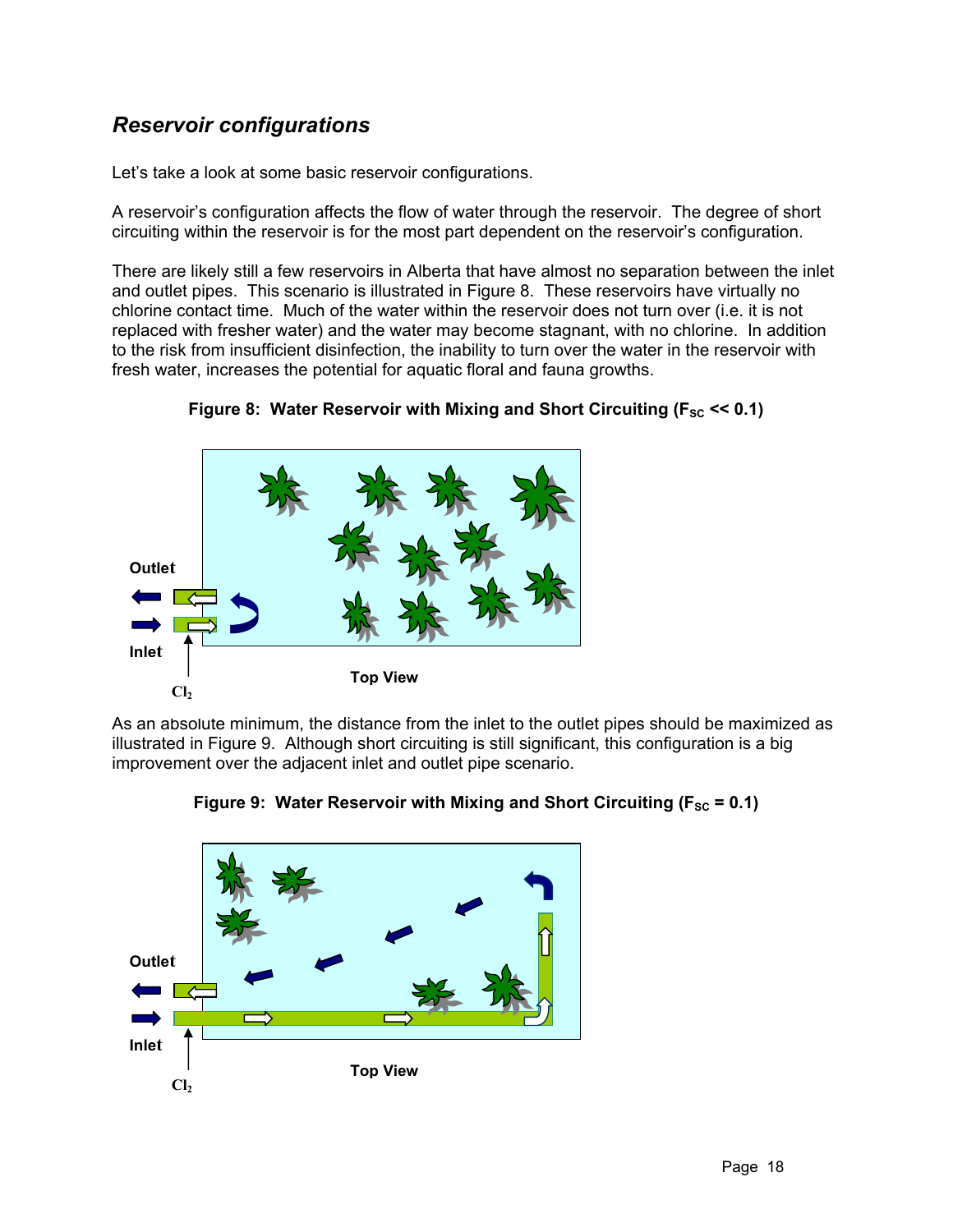Installation of baffles within the reservoir will elongate the flow path and reduce the potential for short circuiting as demonstrated by our previous example and illustrated here as Figure 10. The baffles also ensure chlorinated water is distributed throughout a greater portion of the reservoir. However, with only two baffles there will likely be some areas where water becomes stagnant due to a lack of water turn over with chlorinated water.





Installation of a multiple baffles within a disinfection reservoir greatly lengthens the flow path. Figure 11 shows a reservoir configuration with 8 curtain type baffles. The short circuiting factor for this type of configuration would likely exceed 0.7. Tracer tests of the reservoir would be required to determine the actual short circuiting factor. The likelihood of any stagnant water existing with this configuration would be minimal. Flow through a reservoir with this configuration is approaching the scenario of flow through a pipe that we observed in Figure 1.





The addition of baffles has increased the chlorine contact time by at least seven times over the configuration in Figure 9, where only maximum separation of the inlet and outlet pipes existed. This is equivalent to increasing the size of the Figure 9 reservoir by seven times at a fraction of the cost.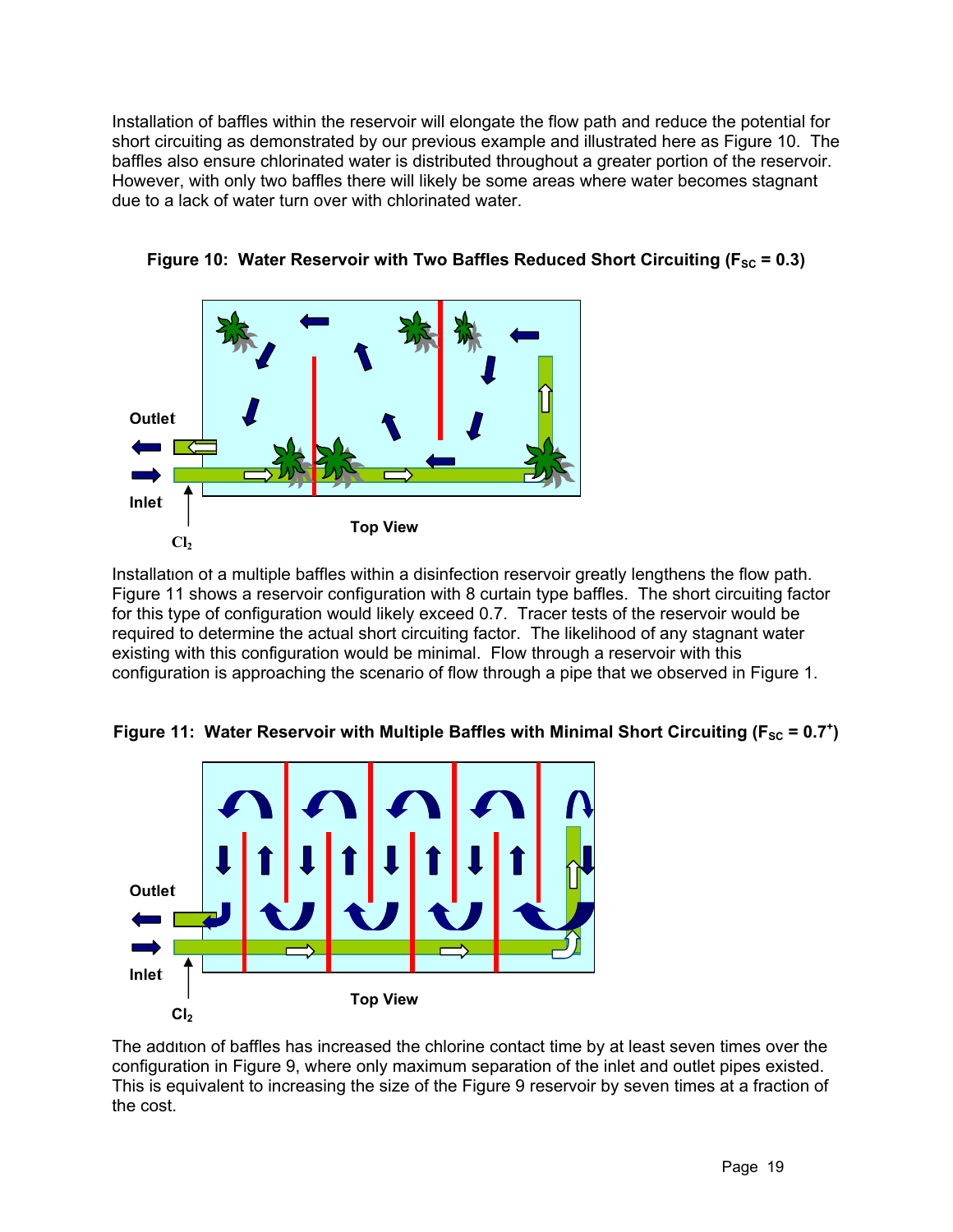# *Final Note*

I've included a list of contacts at Alberta Environment for all the municipal approvals coordinators throughout the province.

If you need help with understanding CT, or if you are setting Giardia reduction requirements or short circuiting factors for your chlorine contact reservoirs, call us. We want to ensure that you are heading in the right direction with your move to CT Disinfection. Simple modifications to your system may be all that is needed to meet the current disinfection standard, CT disinfection.

You owe it to your customers, your employers and yourself to produce the safest water possible. If you are not using CT Disinfection, you are not doing all you can and are not practicing due diligence.

You are an important public health professional. Practicing CT disinfection, in conjunction with a well operated and monitored surface water or GWI water treatment plant, allows you to produce the safest water possible and also to demonstrate that you have done so.